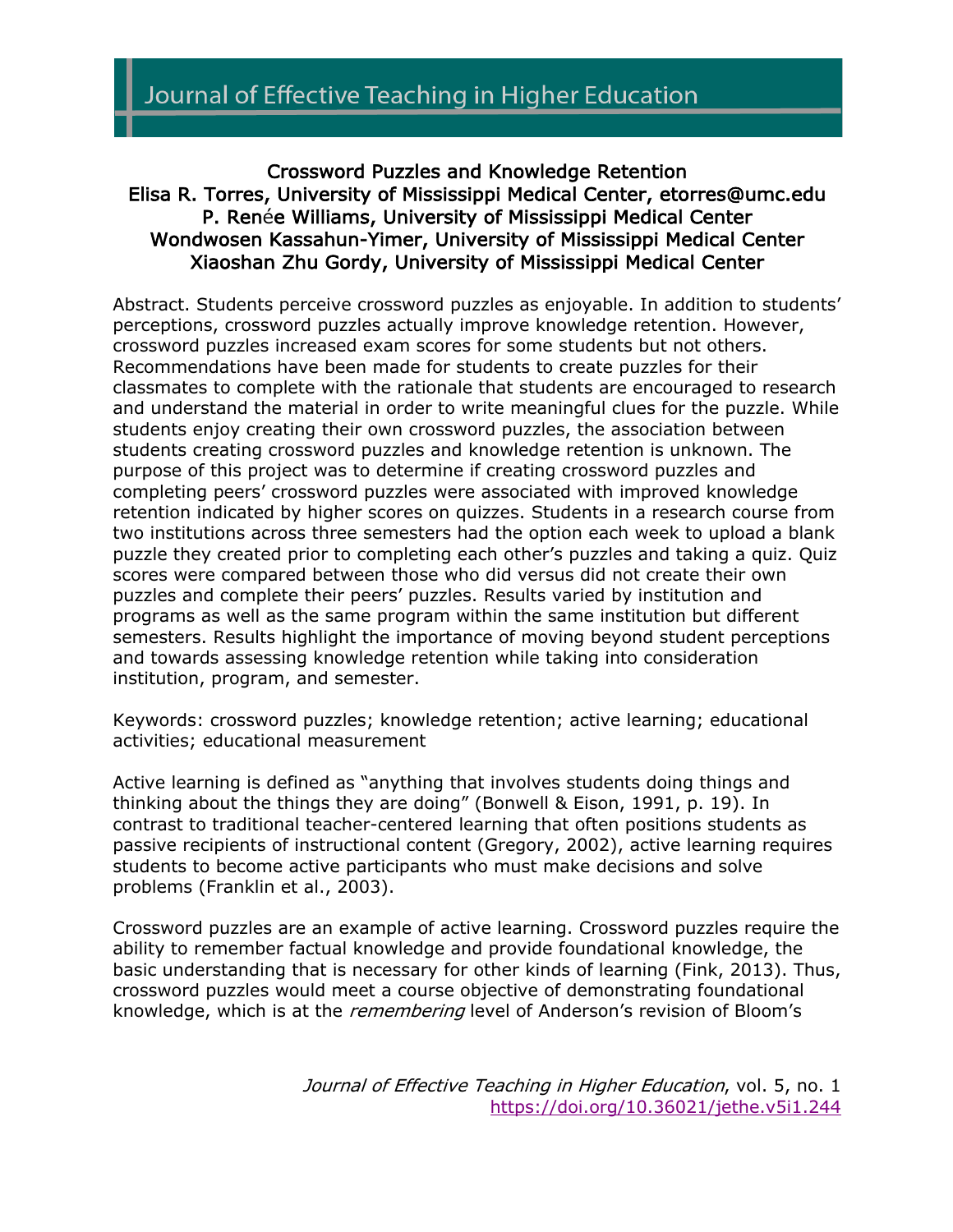Taxonomy of Educational Objectives (Anderson & Krathwohl, 2001; Krathwohl, 2002).

Crossword puzzles improve knowledge retention (Abuelo et al., 2016; Gaikwad & Tankhiwale, 2012; Murphy et al., 2016; Nirmal et al., 2020; Orawiwatnakul, 2013; Patrick et al., 2018; Singh Matreja et al., 2021). However, crossword puzzles increased exam scores for some students but not others (Davis et al., 2009).

Recommendations have been made for students to create puzzles for their classmates to complete with the rationale being that students are encouraged to research and understand the material in order to write meaningful clues for the puzzle (Davis et al., 2009). While students enjoy creating their own crossword puzzles (Coticone, 2013), the association between students creating crossword puzzles and knowledge retention is unknown.

Crossword puzzles can be cumulative or noncumulative. Cumulative learning is an assignment that requires students to draw on information they learned earlier in the semester (Lang, 2016). For example, a weekly cumulative crossword puzzle assesses content in the course up to that point as opposed to a noncumulative weekly crossword puzzle that only assesses content for that week. Students who have cumulative assessments retain more information than students who have noncumulative assessments (Beagley & Capaldi, 2016; Khanna et al., 2013; Lawrence et al., 2013). The association between students creating and completing cumulative crossword puzzles with knowledge retention is unknown.

Creating and completing weekly cumulative crossword puzzles may be a method to address the issue that some students can struggle with a semester-long scaffolding project (Vandiver & Walsh, 2010) because by the time they get towards the end of the semester, they have forgotten what they learned early in the semester. One way to address this issue may be to have weekly cumulative assignments throughout the semester. The purpose of this quality improvement project was to determine if creating and completing weekly cumulative crossword puzzles were associated with improved knowledge retention as indicated by higher scores on corresponding weekly cumulative quizzes.

#### Method

#### Sample

Participants comprised students from two state institutions across three semesters. The first semester included students in a Doctorate of Nursing Practice (DNP) or Doctor of Philosophy (PhD) program at a university in the Midwest of the United States. Students were enrolled in Nursing Research, a required course in the DNP (optional in the PhD) program that fulfilled the American Association of Colleges of Nursing (2006) Essentials of Doctoral Education for Advanced Nursing Practice: Clinical Scholarship and Analytical Methods for Evidence-Based Practice. This was a 16-week hybrid course where students met three hours face-to-face once a month for four months, with the rest of the course online. Prior to the start of the course,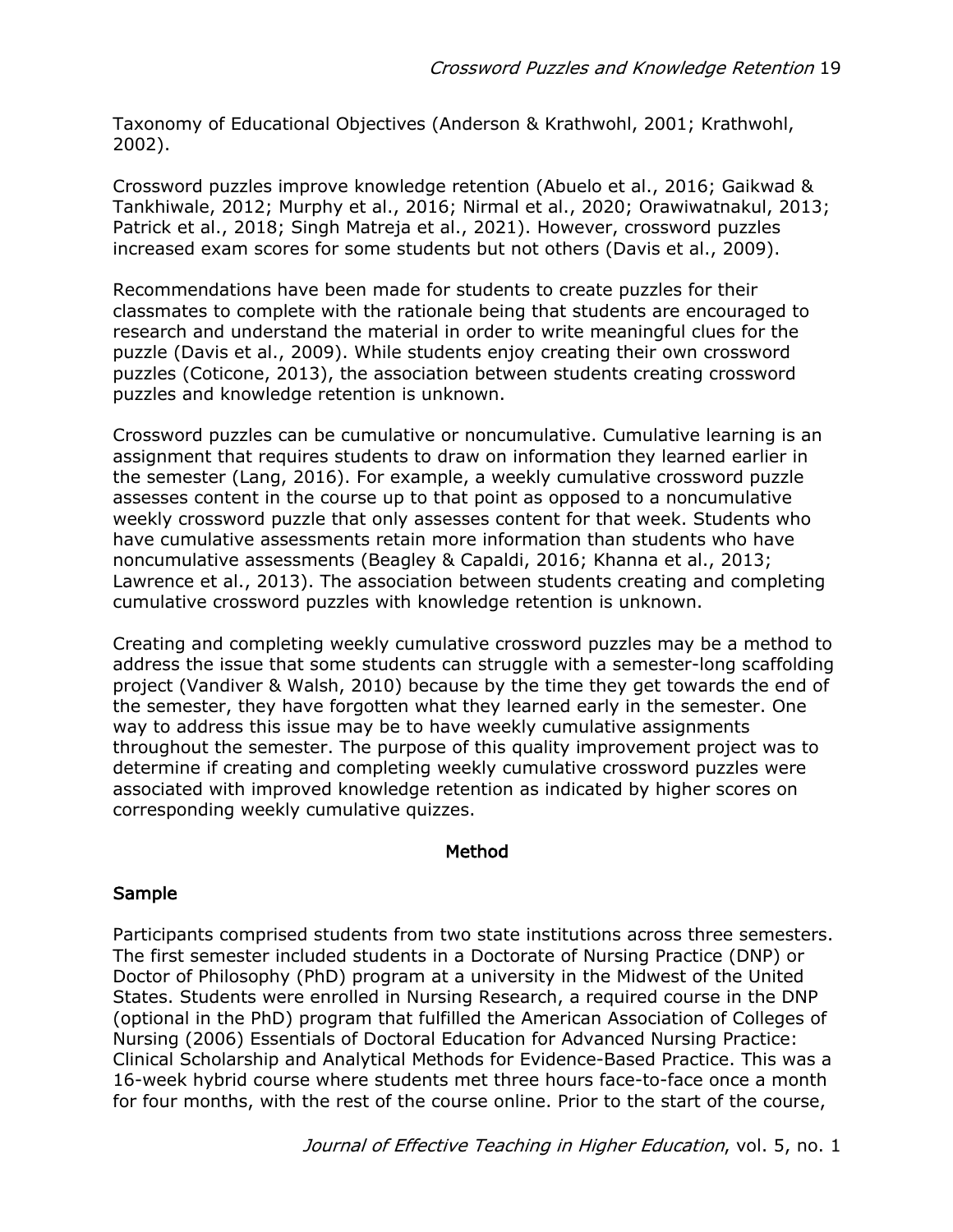the university's education Institutional Review Board (IRB) reviewed and exempted this quality improvement project.

The second and third semesters included students enrolled in a Master of Science in Nursing (MSN) program at a university medical center in the Southeast United States. Students were enrolled in Research Design and Methods for Advanced Nursing Practice, a required course that fulfilled the American Association of Colleges of Nursing (2011) Essentials of Master's Education in Nursing: Essential IV: Translating and Integrating Scholarship into Practice. This was a 16-week online course. Prior to the start of the course, it was determined by the IRB that this quality improvement project was not considered research and therefore would not be reviewed by the IRB according to institutional guidelines. There were no conflicts of interest in either course.

# Context

Both courses examined quantitative and qualitative research methods; the interrelationships among theory, research, and practice; the research process; critical evaluation of research findings; and ethical criteria for the protection of human subjects in research. The prerequisites were graduate standing or consent of the instructor. The courses were taught by a PhD-prepared nurse with an active program of research, who designed the current quality improvement project as a participant in the Wisconsin Teaching Fellows and Scholars (WTFS) Program. The WTFS program offered University of Wisconsin faculty and teaching academic staff a unique opportunity to collaborate with other teachers from various disciplines across the University of Wisconsin System. In addition to discussing the pedagogical literature, participants were guided through the process of completing a Scholarship of Teaching and Learning (SoTL) project with input from fellow participants and the program co-directors.

## Intervention

Students were assigned two chapters most weeks from the textbook Nursing Research: Generating and Assessing Evidence for Nursing Practice (Polit & Beck, 2012). Online quizzes that corresponded with the chapter readings were assigned. All questions came from the test bank of the course textbook available at no cost. Completing weekly quizzes was associated with improved knowledge retention; higher scores on the weekly cumulative quizzes were associated with higher scores on the cumulative final exam (Torres, 2019), providing evidence of predictive validity, a form of criterion validity (Polit & Beck, 2012). Evidence for reliability in the quizzes was found with a Cronbach alpha of .69.

For extra credit and to assist with preparing for the weekly cumulative quizzes, weekly cumulative crossword puzzles that corresponded with the chapter readings were due four days prior to the quizzes. Uploading a blank puzzle and corresponding answer key to the learning management site four days prior to the quiz due date allowed students sufficient time to complete each other's puzzles prior to taking the weekly quiz. Students were provided a link to a site where they could complete the puzzles: *Crossword labs* (https://crosswordlabs.com/). Every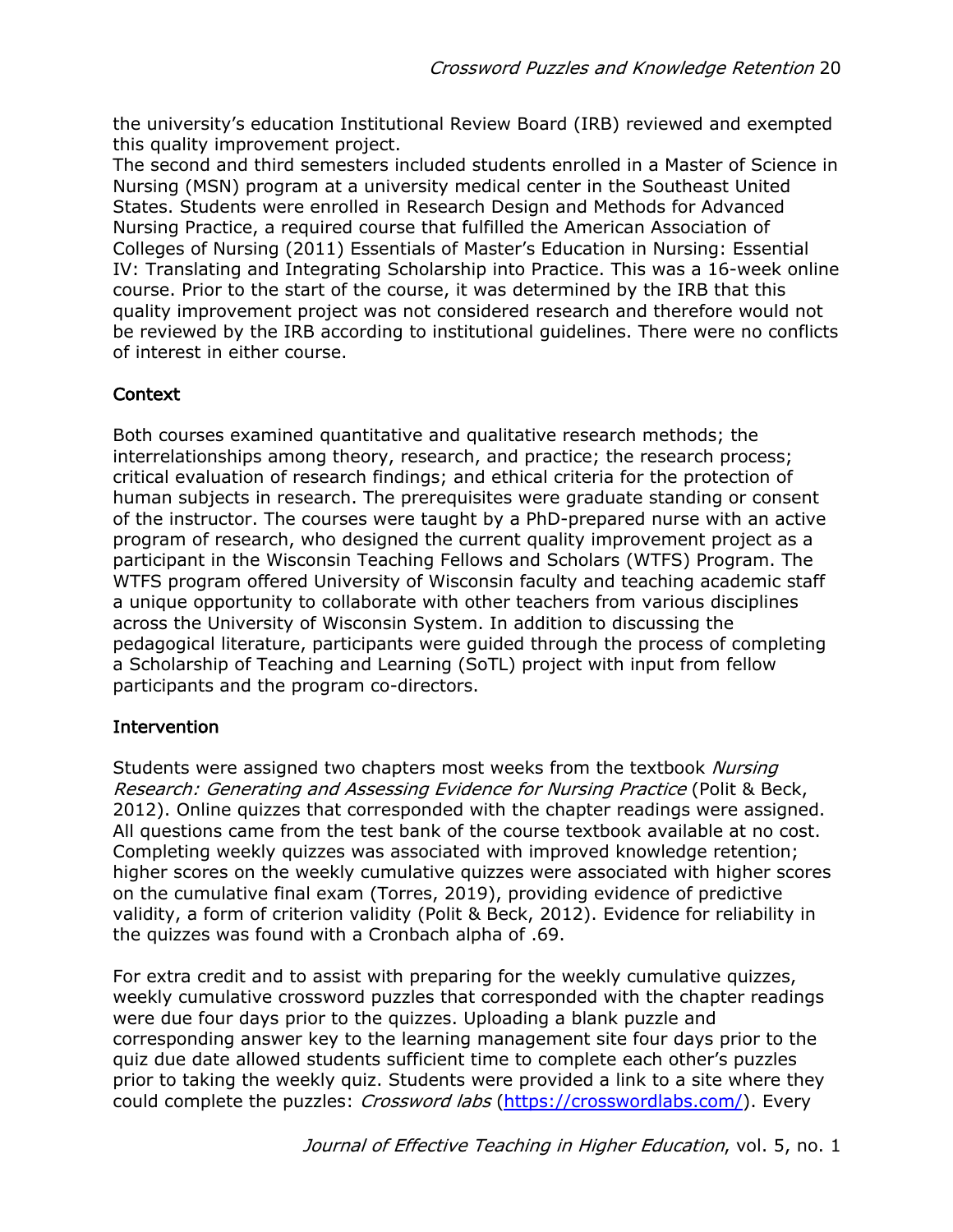puzzle was to have at least one term from each chapter, with the length of the puzzles increasing each week from at least two terms on the puzzle in the first week to at least 26 terms on the final puzzle at the end of the semester. Students scored 100% if they submitted their puzzles on time and the answers were correct and 0% if their puzzles were not submitted on time or any answer was not correct. Two PhD-prepared faculty checked each submission to ensure adherence to guidelines and entered assigned puzzle grades into a spreadsheet; one faculty member also checked the completeness and accuracy of the data. All of the extracredit crossword puzzles combined were worth an additional 1% of the final grade in the course. The crossword puzzle assignment was created in response to students having difficulty understanding the content in other assignments at the understanding, applying, analyzing, evaluating, and creating levels.

## Statistical Analysis

Reliability was assessed with the parallel-forms procedure (Waltz et al., 2005) to determine if uploading a blank puzzle and corresponding answer key to the learning management site four days prior to the quiz due date was comparable to completing each other's puzzles prior to taking the weekly quiz.  $P_0$  is the proportion of observed agreements in classifications in both puzzles (100% if submitted on time and correctly, and 0% if not submitted, not submitted on time, or not submitted correctly). K is the proportion of persons consistently classified in the same category with both puzzles beyond expected by chance. Kruskal-Willis was performed for the entire sample comparing weekly quiz scores between those who did versus did not complete the corresponding weekly puzzle correctly to determine the predictive validity of the puzzle scores on quiz scores or whether the observed quiz outcomes were associated with the crossword puzzle intervention. The same analyses were performed stratified by semester using Mann-Whitney U test with a Bonferonni correction ( $p < .0167$ ) to account for multiple analyses and reduce the risk of Type I error since context matters (Ogrinc et al., 2019), such as internal elements (modality: hybrid vs. 100% online), external elements (institution), and characteristics of the individuals (masters vs. doctoral students).

## **Results**

The first semester comprised 14 students in a DNP program and 2 in a PhD program with all students completing the course. The second semester was a year after the first semester and comprised 20 students in a MSN program at a separate institution from the first semester with all students completing the course. The third semester immediately followed the second semester and comprised 53 students in the same MSN program as the previous semester, with 51 students completing the course. The total sample size was 87. The parallel-form reliability found  $P<sub>o</sub>$  ranged from 0.75 to 1.00, while K ranged from  $-0.56$  to  $-0.00$  (see Table 1).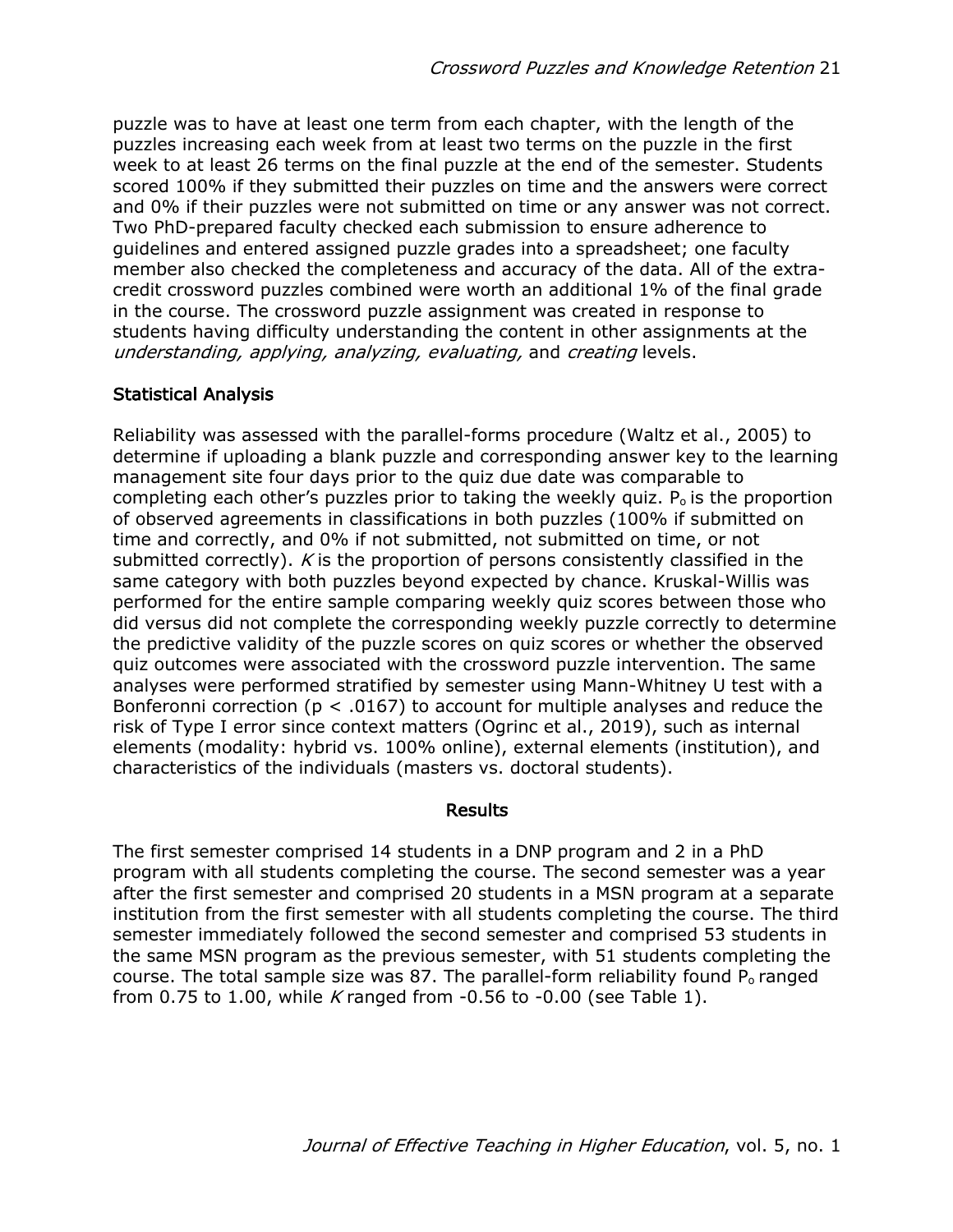|                 |         | Puzzle      |         |         |         |         |         |         |         |         |         |         |         |         |         |
|-----------------|---------|-------------|---------|---------|---------|---------|---------|---------|---------|---------|---------|---------|---------|---------|---------|
| Semester        |         |             |         |         | 4       |         | b       |         |         | q       | 10      |         |         |         | 14      |
| 1st             | $P_{0}$ | 1.00        | 0.94    | 0.88    | 0.88    | 0.94    | 0.88    | 0.94    | 0.88    | 1.00    | 1.00    | 1.00    | 0.94    | 1.00    | 0.94    |
|                 |         | $-0.56$     | $-0.53$ | $-0.50$ | $-0.36$ | $-0.34$ | $-0.36$ | $-0.25$ | $-0.36$ | $-0.02$ | $-0.06$ | $-0.02$ | $-0.16$ | $-0.06$ | $-0.16$ |
| 2 <sup>nd</sup> | $P_{0}$ | .95         | 1.00    | 1.00    | 0.95    | 0.95    | 0.75    | 0.85    | 0.90    | 0.75    | 0.90    | 0.85    | 0.80    | 0.90    | 0.80    |
|                 |         | $-0.$<br>11 | $-0.49$ | $-0.81$ | $-0.47$ | $-0.47$ | $-0.35$ | $-0.43$ | $-0.34$ | $-0.31$ | $-0.34$ | $-0.25$ | $-0.20$ | $-0.18$ | $-0.17$ |
| 3 <sup>rd</sup> | $P_{0}$ | 0.88        | 0.94    | 0.96    | 0.86    | 0.90    | 0.90    | 0.94    | 0.88    | 0.96    | 0.98    | 1.00    | 0.96    | 0.90    | 0.94    |
|                 |         | $-0.23$     | $-0.24$ | $-0.24$ | $-0.14$ | $-0.11$ | $-0.09$ | $-0.06$ | $-0.13$ | $-0.05$ | $-0.03$ | $-0.00$ | $-0.04$ | $-0.10$ | $-0.06$ |

#### Parallel Form Reliability of Creating versus Completing Crossword Puzzles

As can be seen in Table 2, when all the semesters were combined, results from the Kruskal-Willis test found those who completed puzzles 5, 6, 7 and 13 correctly had statistically significantly higher scores on the corresponding quizzes compared to those who did not complete those puzzles. The same analyses were performed stratified by semester using the Mann-Whitney U test. In the first semester ( $n = 16$ ), those who completed puzzle 13 correctly had significantly higher scores on the corresponding quiz compared to those who did not (97.6 vs. 90.0,  $p = .022$ ), although this was not statistically significant with a Bonferonni correction. In the second semester ( $n = 20$ ), those who completed puzzles 6 (93.3. vs. 80.3, p = .039) and 11 (92.5 vs. 82.0, p = .002) had significantly higher scores on the corresponding quiz, although only week 11 was statistically significant after Bonferroni corrections. In the third semester (n = 53), those who completed puzzle 7 had significantly higher scores on the corresponding quiz (92.9 vs. 89.0,  $p = .019$ ), although this was not statistically significant with a Bonferonni correction.

### Table 2

Table 1

|        |            | Total ( $n = 87$ ) |            | $1st$ Semester (n = 16) |            | $2nd$ Semester (n = 20) | $3rd$ Semester (n = 51) |            |  |
|--------|------------|--------------------|------------|-------------------------|------------|-------------------------|-------------------------|------------|--|
|        | Completed  | Did not            | Completed  | Did not                 | Completed  | Did not                 | Completed               | Did not    |  |
|        | assignment | complete           | assignment | complete                | assignment | complete                | assignment              | complete   |  |
|        |            | assignment         |            | assignment              |            | assignment              |                         | assignment |  |
| Quiz 1 | 93.1       | 91.7               | 96.4       | 100                     | 91.7       | 89.3                    | 91.9                    | 92.5       |  |
|        | $n = 51$   | $n = 36$           | $n = 14$   | $n = 2$                 | $n = 6$    | $n = 14$                | $n = 31$                | $n = 20$   |  |

#### Mean Quiz Scores Based on Puzzle Completion

Journal of Effective Teaching in Higher Education, vol. 5, no. 1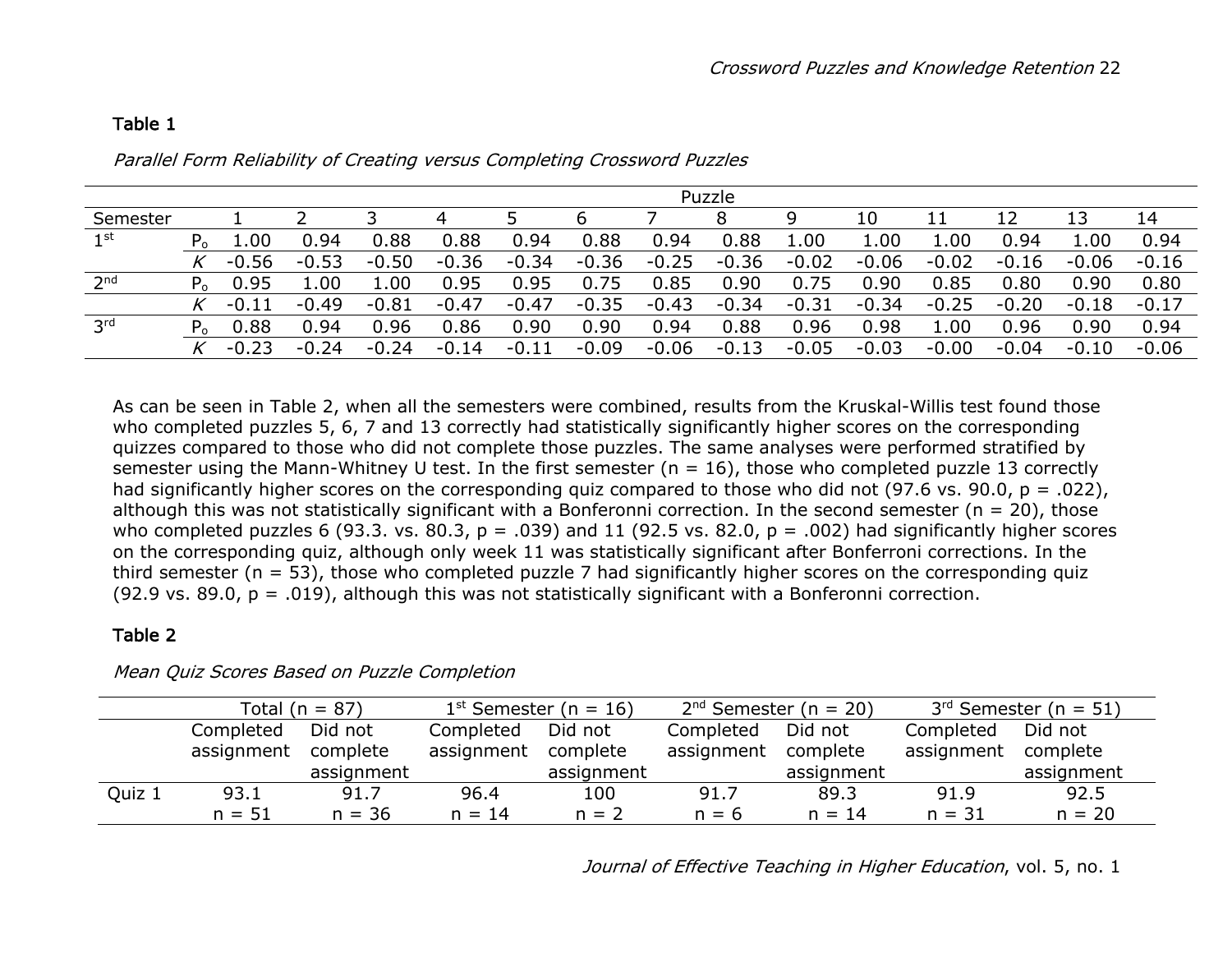|         | p-value 577       |                   | .93                                                                    |                  | .90                               |                  | .78               |           |  |
|---------|-------------------|-------------------|------------------------------------------------------------------------|------------------|-----------------------------------|------------------|-------------------|-----------|--|
|         |                   |                   | Quiz 2 98.5 97.7 100 100 97.1                                          |                  |                                   |                  | 83.3 98.6         | 100       |  |
|         |                   |                   | $n = 65$ $n = 22$ $n = 13$ $n = 3$ $n = 17$ $n = 3$ $n = 35$ $n = 16$  |                  |                                   |                  |                   |           |  |
| p-value | $\sim$ 64         |                   | $\frac{1.00}{\sqrt{1.00}}$                                             |                  |                                   | $\overline{.15}$ |                   | $.33 -$   |  |
| Quiz 3  |                   |                   | 93.4 97.6 91.7                                                         |                  | 95.8 95.5 100 92.8 97.9           |                  |                   |           |  |
|         |                   |                   | $n = 66$ $n = 21$ $n = 12$ $n = 4$ $n = 19$ $n = 1$ $n = 35$ $n = 16$  |                  |                                   |                  |                   |           |  |
| p-value | $.06$ . $.60$     |                   |                                                                        |                  | $\sim$ .80                        |                  | .07               |           |  |
| Quiz 4  |                   |                   | 95.7 96.4 95.5                                                         |                  | 95.0 92.4                         | 90.8             |                   | 98.3 97.4 |  |
|         |                   |                   | $n = 49$ $n = 38$ $n = 11$ $n = 5$ $n = 16$ $n = 4$ $n = 22$ $n = 29$  |                  |                                   |                  |                   |           |  |
| p-value |                   |                   |                                                                        | .91              |                                   | .82              |                   | .52       |  |
| Quiz 5  |                   |                   | 88.1 82.6 94.2 85.0 86.0                                               |                  |                                   | 82.0             | 86.5 82.4         |           |  |
|         |                   |                   | $n = 53$ $n = 34$ $n = 12$ $n = 4$                                     |                  |                                   | $n = 15$ $n = 5$ | $n = 26$ $n = 25$ |           |  |
| p-value | .016              |                   | .08                                                                    |                  | .45                               |                  | .16               |           |  |
| Quiz 6  |                   |                   | 94.1 89.9 97.0 90.0 93.3                                               |                  |                                   |                  | 80.3 93.2 92.6    |           |  |
|         |                   |                   | $n = 46$ $n = 41$ $n = 11$ $n = 5$ $n = 12$ $n = 8$                    |                  |                                   |                  | $n = 23$ $n = 28$ |           |  |
| p-value | .04               |                   | .12                                                                    |                  | $.04\,$                           |                  | .83               |           |  |
|         |                   |                   | Quiz 7 92.7 88.7 94.7 95.0 91.0                                        |                  |                                   |                  | 82.2 92.9 89.0    |           |  |
|         |                   |                   | $n = 50$ $n = 37$ $n = 11$ $n = 5$ $n = 14$ $n = 6$                    |                  |                                   |                  | $n = 25$ $n = 26$ |           |  |
| p-value | .005              |                   | .74                                                                    |                  |                                   | $\overline{13}$  |                   | .019      |  |
| Quiz 8  |                   | 93.7 91.7         | 94.9                                                                   | 90.0             |                                   | 93.0 82.3        |                   | 93.4 93.8 |  |
|         | $n = 44$ $n = 43$ |                   |                                                                        |                  | $n = 11$ $n = 5$ $n = 14$ $n = 6$ |                  | $n = 19$ $n = 32$ |           |  |
| p-value | $\overline{24}$   |                   | .18                                                                    |                  | $\sim$ 08                         |                  |                   |           |  |
| Quiz 9  |                   | 93.7 91.8         |                                                                        |                  | 94.1 95.8 92.3 88.7               |                  | 94.1 91.8         |           |  |
|         |                   | $n = 46$ $n = 41$ |                                                                        | $n = 9$ $n = 7$  |                                   | $n = 11$ $n = 9$ | $n = 26$ $n = 25$ |           |  |
| p-value |                   | .26               | .40                                                                    |                  |                                   | .30 <sub>1</sub> | .25               |           |  |
| Quiz 10 |                   | 86.8 87.4         | 85.3 87.7                                                              |                  | $-84.9$                           | 77.0             | 88.3 89.9         |           |  |
|         |                   | $n = 51$ $n = 36$ |                                                                        | $n = 10$ $n = 6$ | $n = 14$ $n = 6$                  |                  | $n = 27$ $n = 24$ |           |  |
|         | p-value 60        |                   | .79                                                                    |                  | .35                               |                  | .60               |           |  |
| Quiz 11 |                   |                   | 91.9    89.9    87.8    91.0    92.5    82.0    92.9     92.4          |                  |                                   |                  |                   |           |  |
|         |                   | $n = 44$ $n = 43$ | $n = 7$                                                                | $n = 9$          |                                   | $n = 11$ $n = 9$ | $n = 26$ $n = 25$ |           |  |
| p-value | $\sim$ .40        |                   | .41                                                                    |                  | .002                              |                  |                   | .72       |  |
| Quiz 12 |                   |                   | 91.6 90.5 89.6 92.4 88.1 84.7 94.0 92.3                                |                  |                                   |                  |                   |           |  |
|         |                   |                   | $n = 44$ $n = 43$ $n = 10$ $n = 6$ $n = 10$ $n = 10$ $n = 24$ $n = 27$ |                  |                                   |                  |                   |           |  |
| p-value |                   |                   | $\sim$ .49                                                             |                  | .35                               |                  | .91               |           |  |

Journal of Effective Teaching in Higher Education, vol. 5, no. 1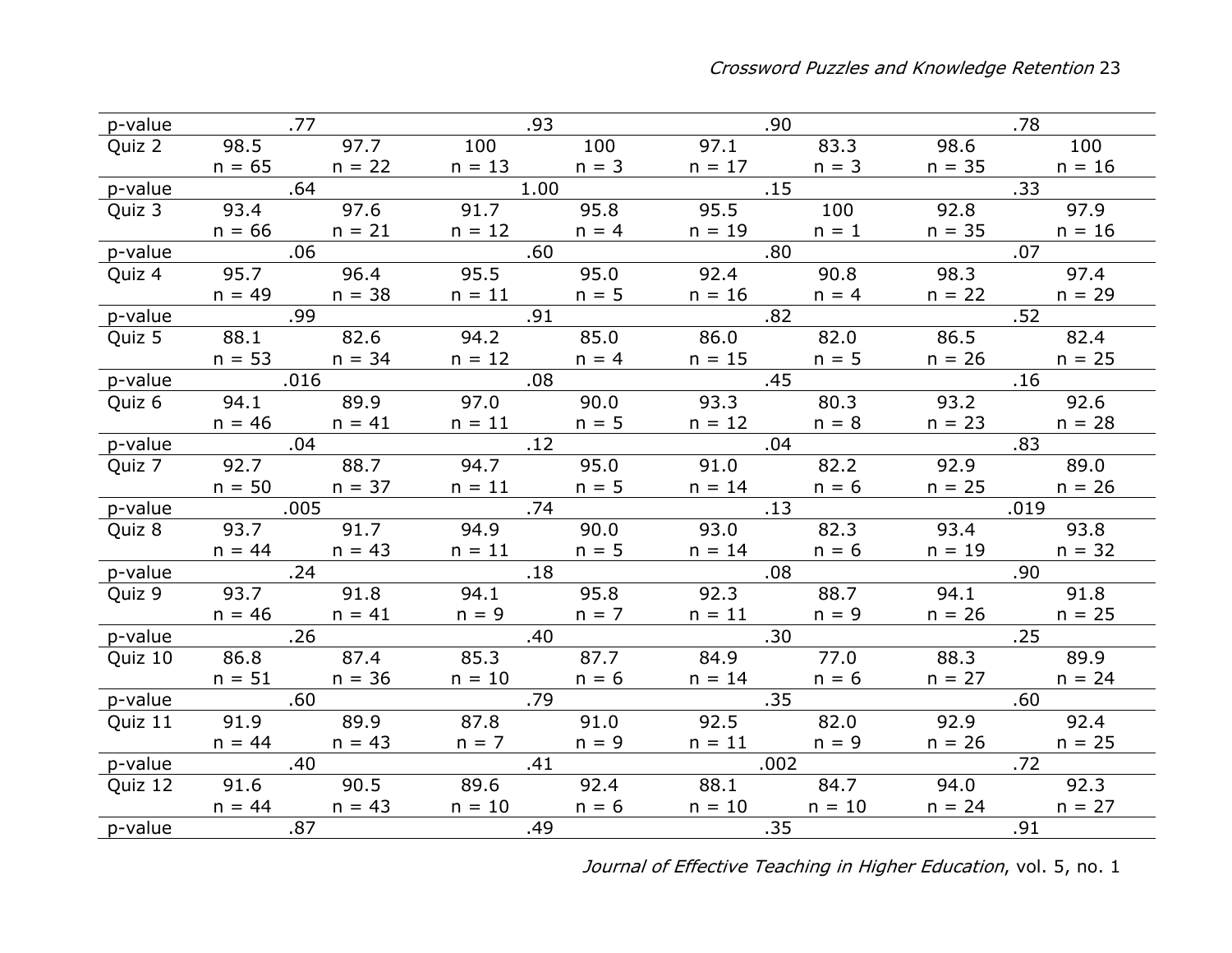| Quiz 13 | 94.5     | 89.9     | 97.6        | 90.0    | 91.3     | 88.0     | 94.9     | 90.3     |  |
|---------|----------|----------|-------------|---------|----------|----------|----------|----------|--|
|         | $n = 44$ | $n = 43$ | 10<br>$n =$ | $n = 6$ | $n = 12$ | $n = 8$  | $n = 22$ | $n = 29$ |  |
| p-value | .019     |          | . U 4       |         | .        |          |          |          |  |
| Quiz 14 | 95.9     | 91.2     | 97.1        | 95.7    | 96.0     | 92.0     | 95.3     | 90.1     |  |
|         | $n = 43$ | $n = 44$ | $n = 11$    | $n = 5$ | $n = 9$  | $n = 11$ | $n = 23$ | $n = 28$ |  |
| p-value | .20      |          |             |         | .20      |          |          |          |  |

No changes were made in the puzzle assignment between semesters due to small sample sizes. There was no missing data. An unintended consequence was a dramatic increase in faculty workload when the number of students increased from 20 in the fall to 53 in the spring without an increase in the number of faculty in the course.

## **Discussion**

Creating cumulative crossword puzzles and completing peers' cumulative puzzles were associated with higher scores on most corresponding quizzes. These results are consistent with previous literature that found students who have cumulative assessments retain more information than students who have noncumulative assessments (Beagley & Capaldi, 2016; Khanna et al., 2013; Lawrence et al., 2013). A strength of the current quality improvement project is that it incorporated recommendations for students to create puzzles for their classmates to complete, encouraging students to research and understand the material in order to write meaningful clues for the puzzle (Davis et al., 2009).

The current results that found crossword puzzles were associated with higher scores on most corresponding quizzes coincide with previous studies that found crossword puzzles improve knowledge retention (Abuelo et al., 2016; Murphy et al., 2016; Nirmal et al., 2020; Orawiwatnakul, 2013; Patrick et al., 2018; Shawahna & Jaber, 2020; Singh Matreja et al., 2021; Zamani et al., 2021). However, there was not a statistically significant association between most puzzles and their corresponding quizzes. Similar results have been found where completing crossword puzzles was not always associated with improved knowledge retention (Sumanasekera et al., 2020), and student question generation was not associated with statistically significant improvement in achievements (Aflalo, 2018). In the current analysis, regardless of semester, most of the quiz scores were in the 80s and 90s, resulting in a ceiling effect or a reduction in the amount of upward change that is detectable (Polit & Beck, 2012). Our recommendation is to only incorporate crossword puzzles for those quizzes with habitually low scores, such as below 80%, for at least two semesters in the same course at the same institution. The current results move beyond students' subjective perceptions of crossword puzzles and towards objectively assessing knowledge retention.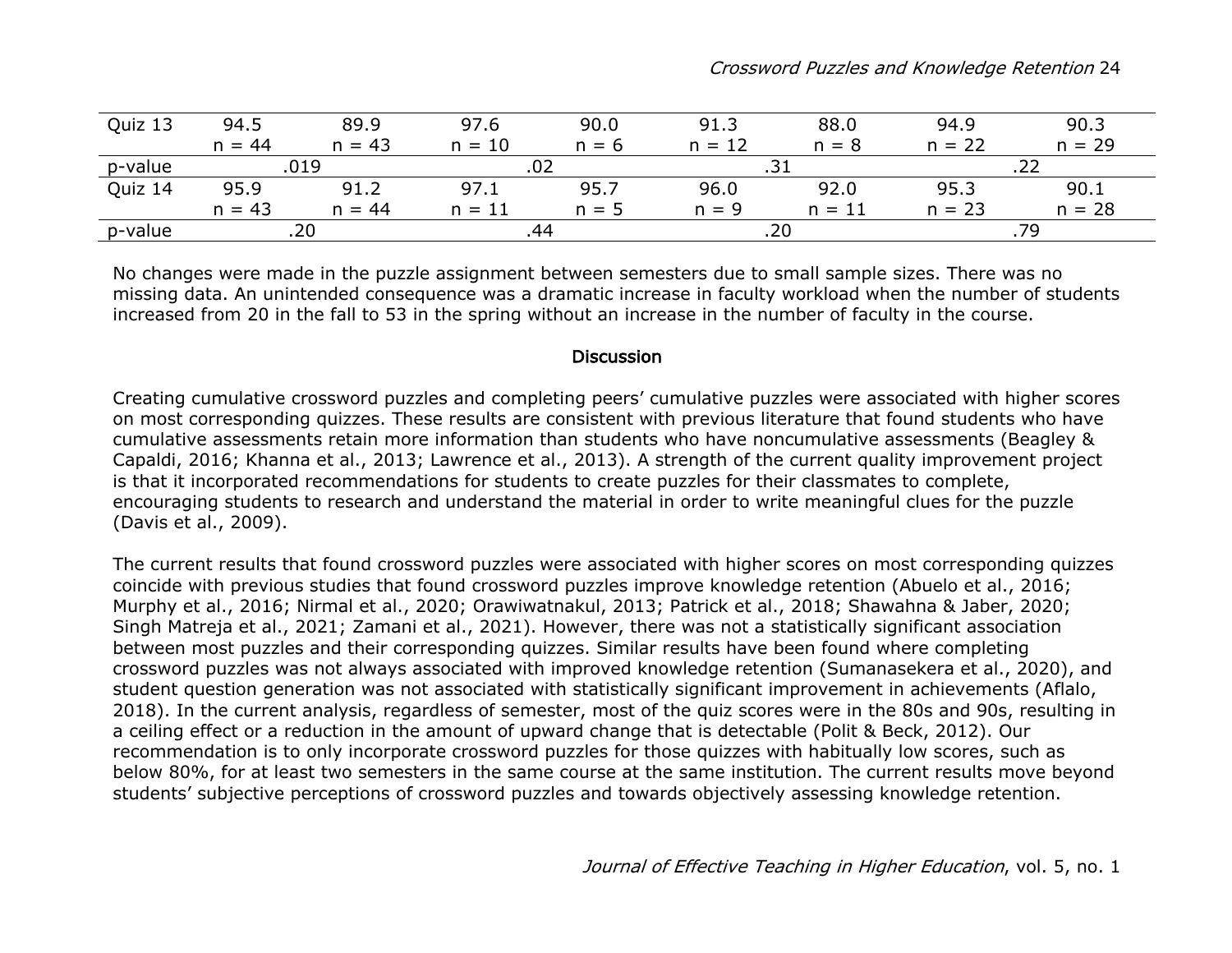## Reliability of the Crossword Puzzle Assignment

Results from the  $P<sub>o</sub>$  indicated a good level of agreement in classifying learners as 100% where both puzzles were submitted on time and were correct, versus 0% if not submitted, not submitted on time, or not correct. However, results from the  $K$ indicated uploading a blank puzzle and corresponding answer key to the learning management site was not consistent with completing each other's puzzles prior to taking the weekly quiz. There were several reasons for this discrepancy. Some created a puzzle but did not complete their peer's puzzle even though both were required in order to earn full credit. Similarly, some completed their peer's puzzle but did not create their own. Some did not upload a corresponding answer key. Some uploaded a puzzle from a previous week by mistake, and others did not upload their puzzles by the due date. Some provided a nonfunctional link to their puzzles. Thus, results of the criterion-referenced parallel-forms procedure indicate agreement in correctly completing both puzzles. However, not surprisingly, creating one's own puzzles is not consistent with completing peers' puzzles. The effectiveness of creating versus completing crossword puzzles should be examined further.

## Strengths and Limitations of the Crossword Puzzle Assignment

A major strength of the current work is its addition to a body of literature objectively assessing knowledge retention resulting from crossword puzzles in a variety of disciplines such as English (Orawiwatnakul, 2013) and health professions (Abdulmajed et al., 2015), including pharmacology (Patrick et al., 2018), nursing (Shawahna & Jaber, 2020), dentistry (Nirmal et al., 2020), and sociology (Davis et al., 2009). To our knowledge, the current project is the first to examine crossword puzzles in graduate education and in a hybrid course.

There are several limitations. The results are limited to the students in the current quality improvement project. Efforts were made to minimize this limitation by including students across three semesters, across three programs (MSN, DNP and PhD), across two instructional modalities (online and hybrid), and across two institutions. In addition, this quality improvement project had a quasi-experimental design as there was an intervention without randomization, thereby threatening internal validity (Polit & Beck, 2012). Efforts were made to minimize this limitation by including a control group, i.e. those who did not complete the puzzle assignment. Finally, the sample size was small with deviations from normality necessitating non-parametric statistics, which are not as powerful as parametric statistics (Polit & Beck, 2012). Efforts were made to minimize this limitation by including a Bonferroni correction to adjust for multiple testing.

## **Conclusion**

Students perceive crossword puzzles as an enjoyable, creative, and innovative way to learn (Abuelo et al., 2016; Franklin et al., 2003; Gaikwad & Tankhiwale, 2012; Singh Matreja et al., 2021; Sumanasekera et al., 2020; Zamani et al., 2021). Based on the current results, our recommendation is to only incorporate crossword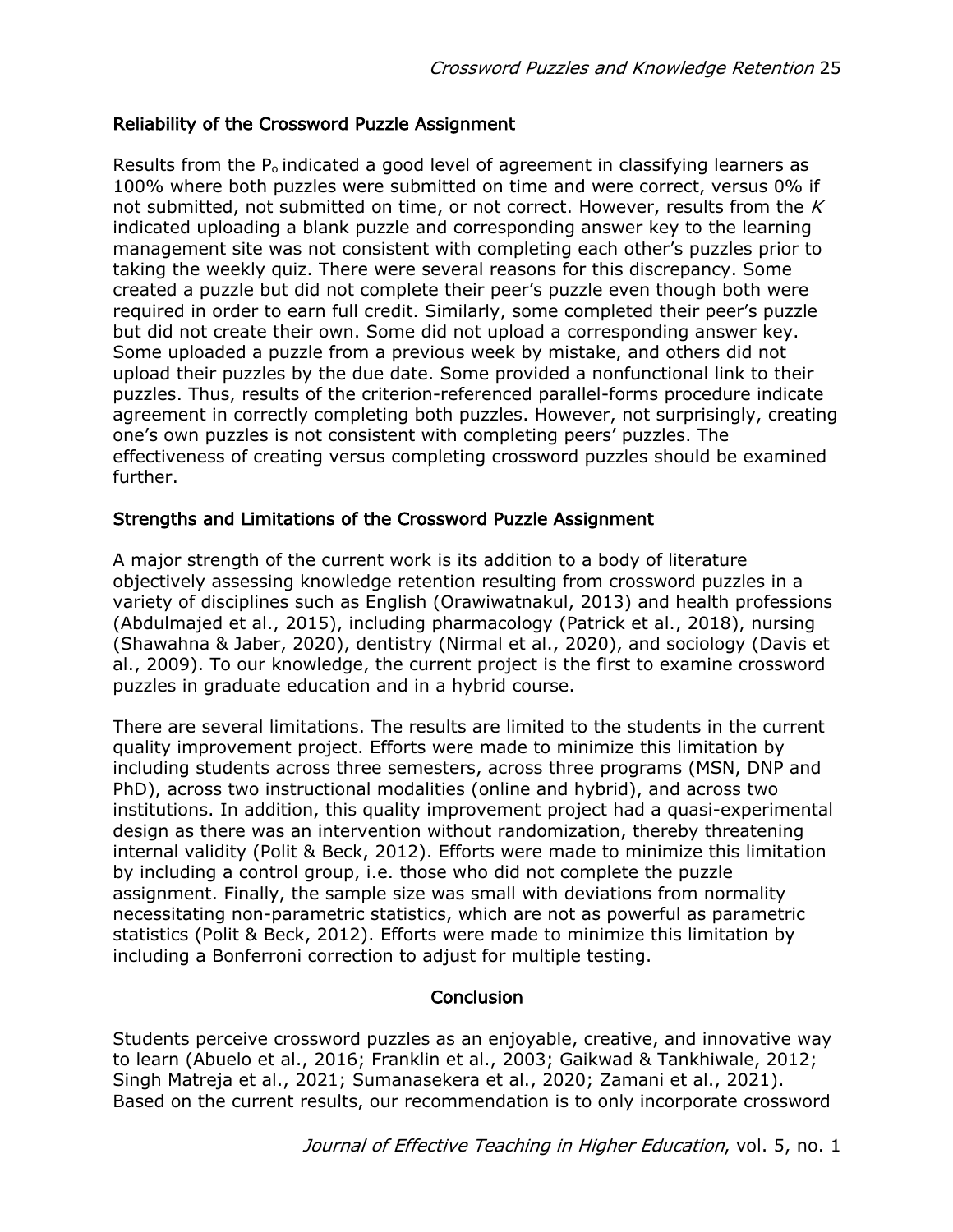puzzles for those quizzes with habitually low scores for at least two semesters in the same course at the same institution. An important implication is the importance of moving beyond students' subjective perceptions and towards objectively assessing knowledge retention. The current work should be replicated in additional disciplines beyond nursing; undergraduate and graduate education; and face-toface, hybrid, and online courses.

### Acknowledgements

I would like to gratefully acknowledge the Wisconsin Teaching Fellows and Scholars Program, especially Drs. Cyndi Kernahan and David Voelker for their guidance and feedback.

## Conflicts of Interests

The authors declare that there are no conflicts of interest regarding the publication of this article.

### Funding

The authors disclosed receipt of the following financial support for the research, authorship, and/or publication of this article: This work was supported by the Clinical and Translational Science Award program through the NIH National Center for Advancing Translational Sciences [grant numbers UL1TR000427, KL2TR000428] and the Mississippi Center for Clinical and Translational Research [grant number 5U54GM115428]. The funding sources had no role in the project design, collection, analysis, interpretation of data, writing of the report, or the decision to submit for publication. The content is solely the responsibility of the author and does not necessarily represent the official views of the NIH.

#### References

- Abdulmajed, H., Park, Y. S., & Tekian, A. (2015). Assessment of educational games for health professions: A systematic review of trends and outcomes. *Medical* Teacher, 37(Supplement 1), S27-32. https://www.tandfonline.com/doi/full/10.3109/0142159X.2015.1006609
- Abuelo, A., Castillo, C., & May, S. A. (2016). Usefulness of crossword puzzles in helping first-year BVSc students learn veterinary terminology. Journal of Veterinary Medical Education, 43, 255–262. https://pubmed.ncbi.nlm.nih.gov/27111003/
- Aflalo, E. (2021). Students generating questions as a way of learning. Active Learning in Higher Education, 22, 63–75. https://journals.sagepub.com/doi/10.1177/1469787418769120

American Association of Colleges of Nursing. (2006). *Essentials of doctoral*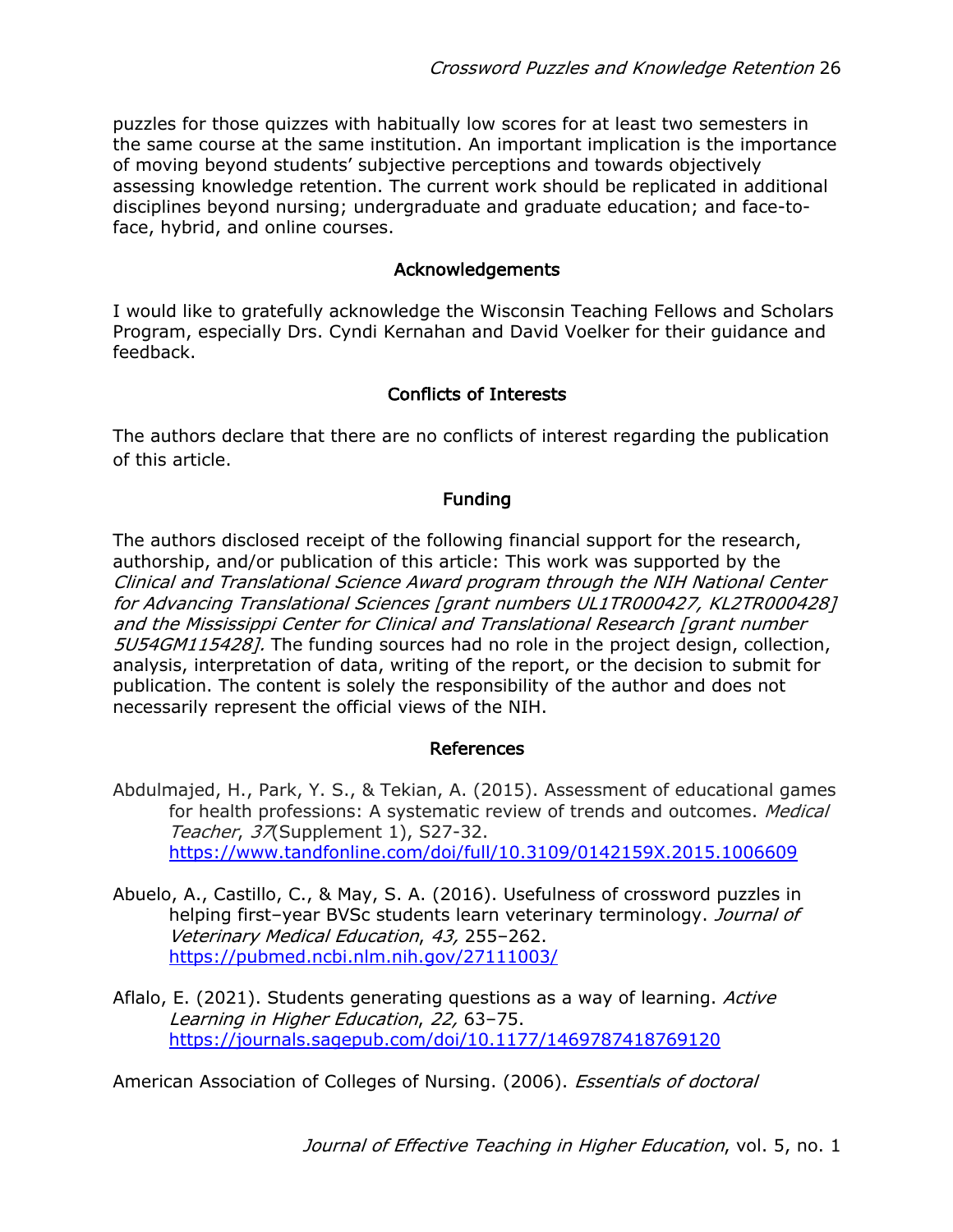education for advanced nursing practice: Clinical scholarship and analytical methods for evidence-based practice. Author. https://www.aacnnursing.org/Portals/42/Publications/DNPEssentials.pdf

- American Association of Colleges of Nursing. (2011). The essentials of master's education in nursing. Author. https://www.aacnnursing.org/portals/42/publications/mastersessentials11.pd f
- Anderson, L. W., & Krathwohl, D. R. (2001). A taxonomy for learning, teaching, and Assessing: A revision of Bloom's Taxonomy of Educational Objectives. Addison Wesley Longman.
- Beagley, J. E., & Capaldi, M. (2016). The effect of cumulative tests on the final exam. Problems, Resources, and Issues in Mathematics Undergraduate Studies, 26, 878–888. https://www.tandfonline.com/doi/abs/10.1080/10511970.2016.1194343
- Bonwell, C. C., & Eison, J. A. (1991). Active learning: Creating excitement in the classroom. 1991 ASHE-ERIC Higher Education Reports. Association for the Study of Higher Education—Eric Clearinghouse on Higher Education. https://eric.ed.gov/?id=ED336049
- Coticone, S. R. (2013). Utility of self-made crossword puzzles as an active learning method to study biochemistry in undergraduate education. Journal of College Science Teaching, 42(4), 33–39. https://eric.ed.gov/?id=EJ1011749
- Davis, T. M., Shepherd, B., & Zwiefelhofer, T. (2009). Reviewing for exams: Do crossword puzzles help in the success of student learning? Journal of Effective Teaching, 9(3), 4–10. https://uncw.edu/jet/articles/vol9\_3/davis.pdf
- Fink, L. D. (2013). Creating significant learning experiences: An integrated approach to designing college courses. Jossey-Bass.
- Franklin, S., Peat, M., & Lewis, A. (2003). Non–traditional interventions to stimulate discussion: The use of games and puzzles. Journal of Biological Education, 37, 79–84. https://www.tandfonline.com/doi/abs/10.1080/00219266.2003.9655856
- Gaikwad, N., & Tankhiwale, S. (2012). Crossword puzzles: Self-learning tool in pharmacology. Perspectives on Medical Education, 1(5–6), 237–48. https://pubmed.ncbi.nlm.nih.gov/23240102/
- Gregory, M. R. (2002). Constructivism, standards, and the classroom community of inquiry. Educational Theory, 52, 397-408. https://eric.ed.gov/?id=EJ673909

Khanna, M. M., Brack, A. S., & Finken, L. L. (2013). Short- and long-term effects of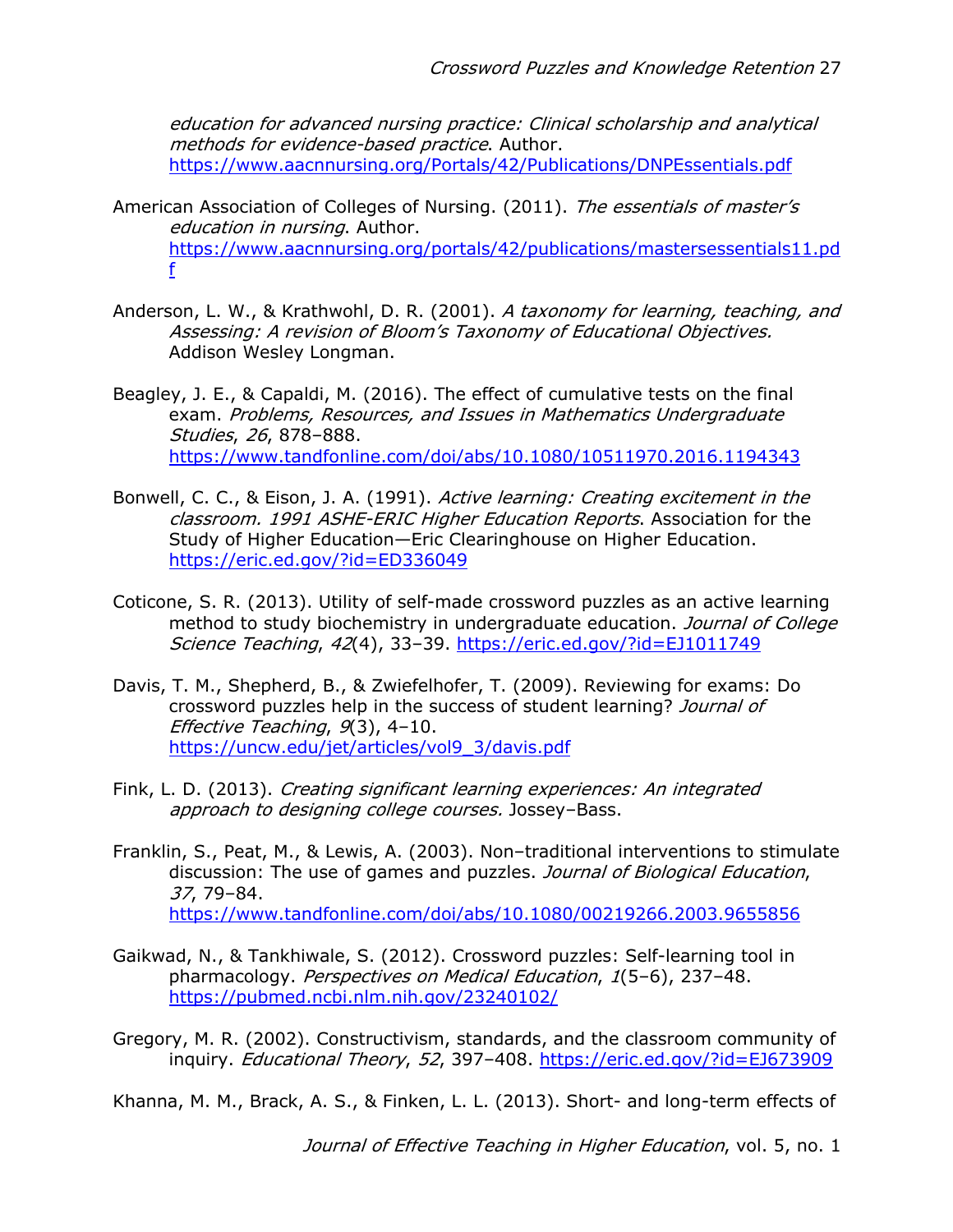cumulative finals on student learning. Teaching of Psychology, 40, 175-182. https://journals.sagepub.com/doi/abs/10.1177/0098628313487458

- Krathwohl, D. R. (2002). A revision of Bloom's taxonomy: An overview. Theory into Practice, 41, 212–218.
- Lang, J. M. (2016). Small teaching. Jossey-Bass.
- Lawrence, N. K. (2013). Cumulative exams in the introductory psychology course. Teaching of Psychology, 40, 15–19. https://journals.sagepub.com/doi/abs/10.1177/0098628312465858
- Murphy, M., Spillane, K., Cully, J., Navarro-Pardo, E., & Moret-Tatay, C. (2016). Can word puzzles be tailored to improve different dimensions of verbal fluency? A report of an intervention study. *Journal of Psychology, 150*(6), 743–54. https://pubmed.ncbi.nlm.nih.gov/27224052/
- Nirmal, L., Muthu, M. S., & Prasad, M. (2020). Use of puzzles as an effective teaching-learning method for dental undergraduates. International Journal of Clinical Pediatric Dentistry, 13(6), 606–610. https://www.ncbi.nlm.nih.gov/pmc/articles/PMC8060935/pdf/ijcpd-13- 606.pdf
- Ogrinc, G., Armstrong, G. E., Dolansky, M. A., Singh, M. K., & Davies, L. (2019). SQUIRE-EDU (Standards for Quality Improvement Reporting Excellence in Education): Publication quidelines for educational improvement. Academic Medicine, 94, 1461–1470. https://pubmed.ncbi.nlm.nih.gov/30998575/
- Orawiwatnakul, W. (2013) Crossword puzzles as a learning tool for vocabulary development. Electronic Journal of Research in Educational Psychology, 11, 413–428. https://www.redalyc.org/pdf/2931/293128257006.pdf
- Patrick, S., Vishwakarma, K., Giri, V. P., Datta, D., Kumawat, P., Singh, P., & Matreja, P. S. (2018). The usefulness of crossword puzzle as a self-learning tool in pharmacology. Journal of Advances in Medical Education & Professionalism, 6(4), 181-185. https://www.ncbi.nlm.nih.gov/pmc/articles/PMC6191832/pdf/JAMP-6- 181.pdf
- Polit, D. F., & Beck, C. T. (2012). Nursing research: Generating and assessing evidence for nursing practice. Wolters Kluwer Health.
- Shawahna, R., & Jaber, M. (2020). Crossword puzzles improve learning of Palestinian nursing students about pharmacology of epilepsy: Results of a randomized controlled study. Epilepsy & Behavior, 106, 107024. https://www.epilepsybehavior.com/article/S1525-5050(20)30203-1/fulltext

Singh Matreja, P., Kaur, J., & Yadav, L. (2021). Acceptability of the use of